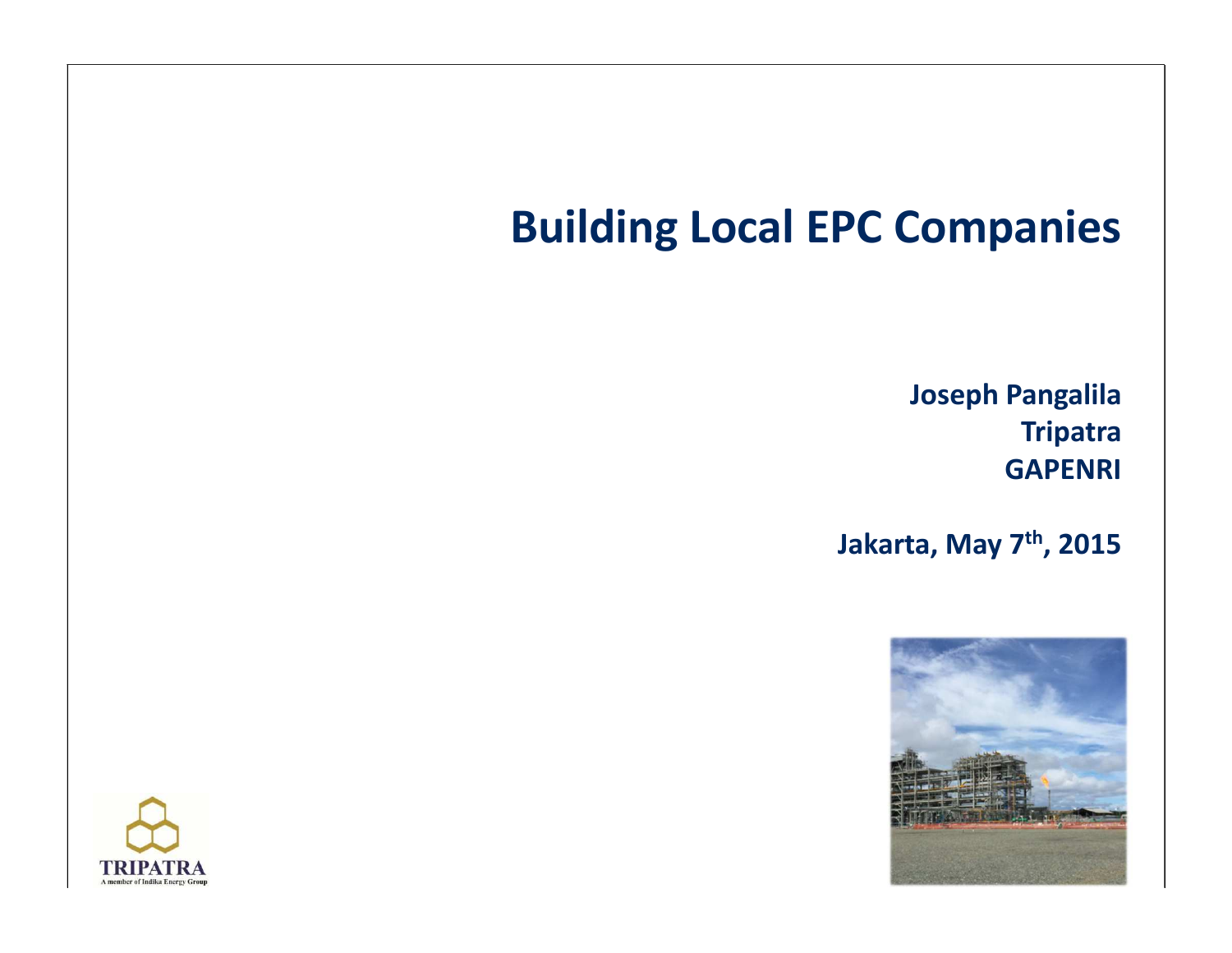

# **Tripatra Overview**

*Tripatra has provided engineering, procurement & construction (EPC) services in Indonesia since 1973 with full range of engineering and project management solutions to serve world-wide clients across various sectors of Oil & Gas, Downstream & Petrochemical, Mining, and Infrastructure.*

## **Vision**

**To be a world-class company providing integrated innovative engineering solutions through excellent multidiscipline engineering**

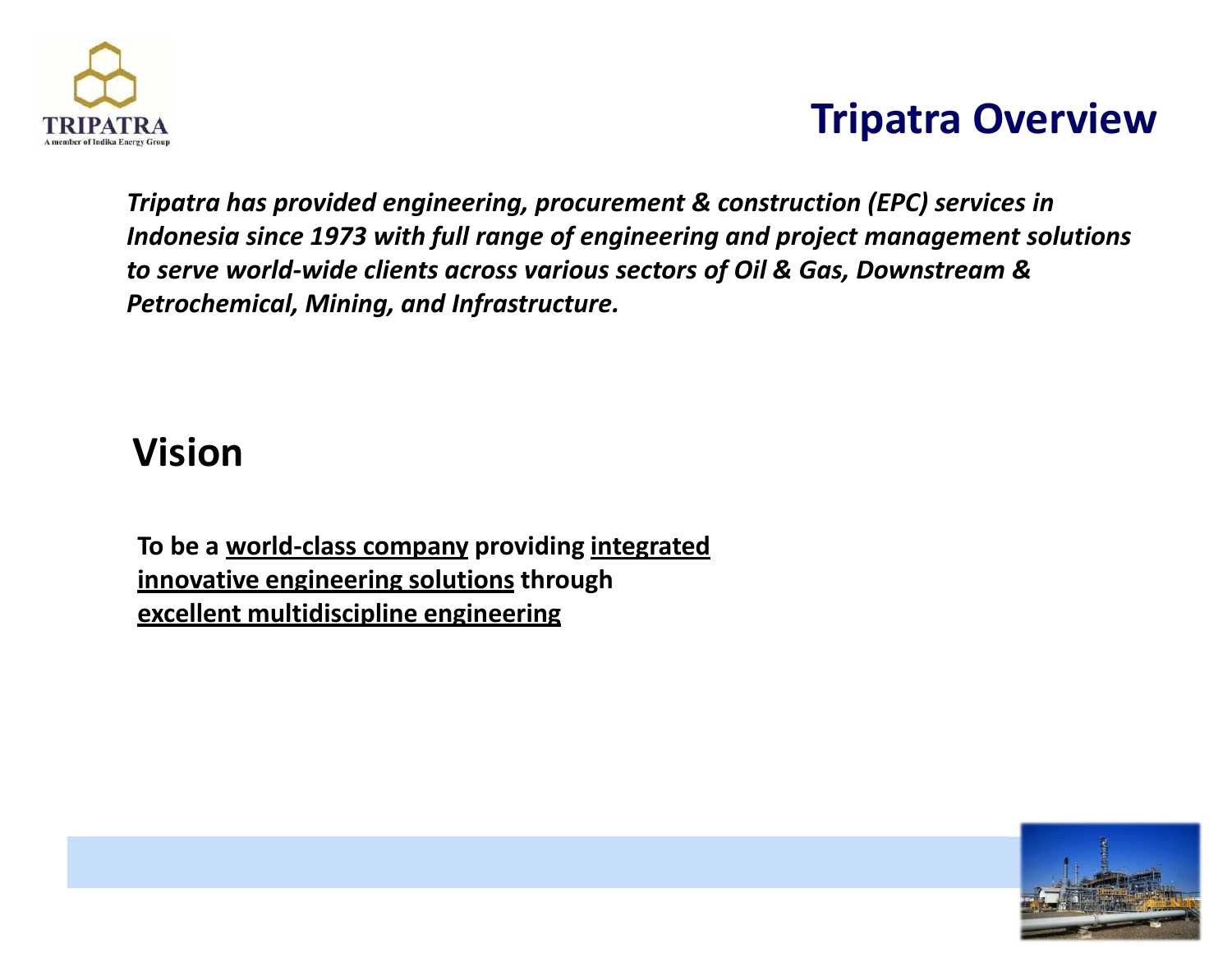

# **Strong Track Record with reputable Clients across Sectors**



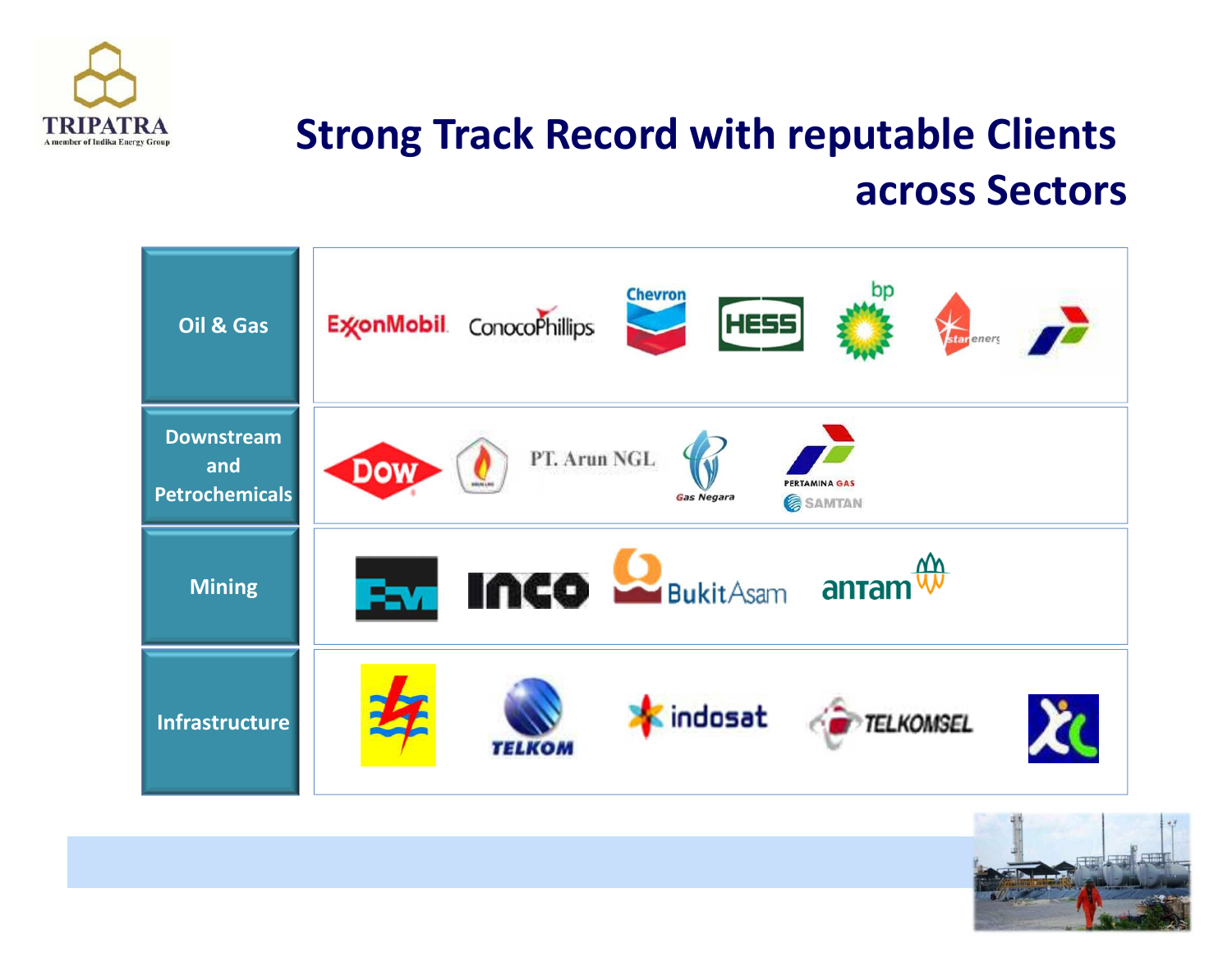

# **Partnership with World-class Players**



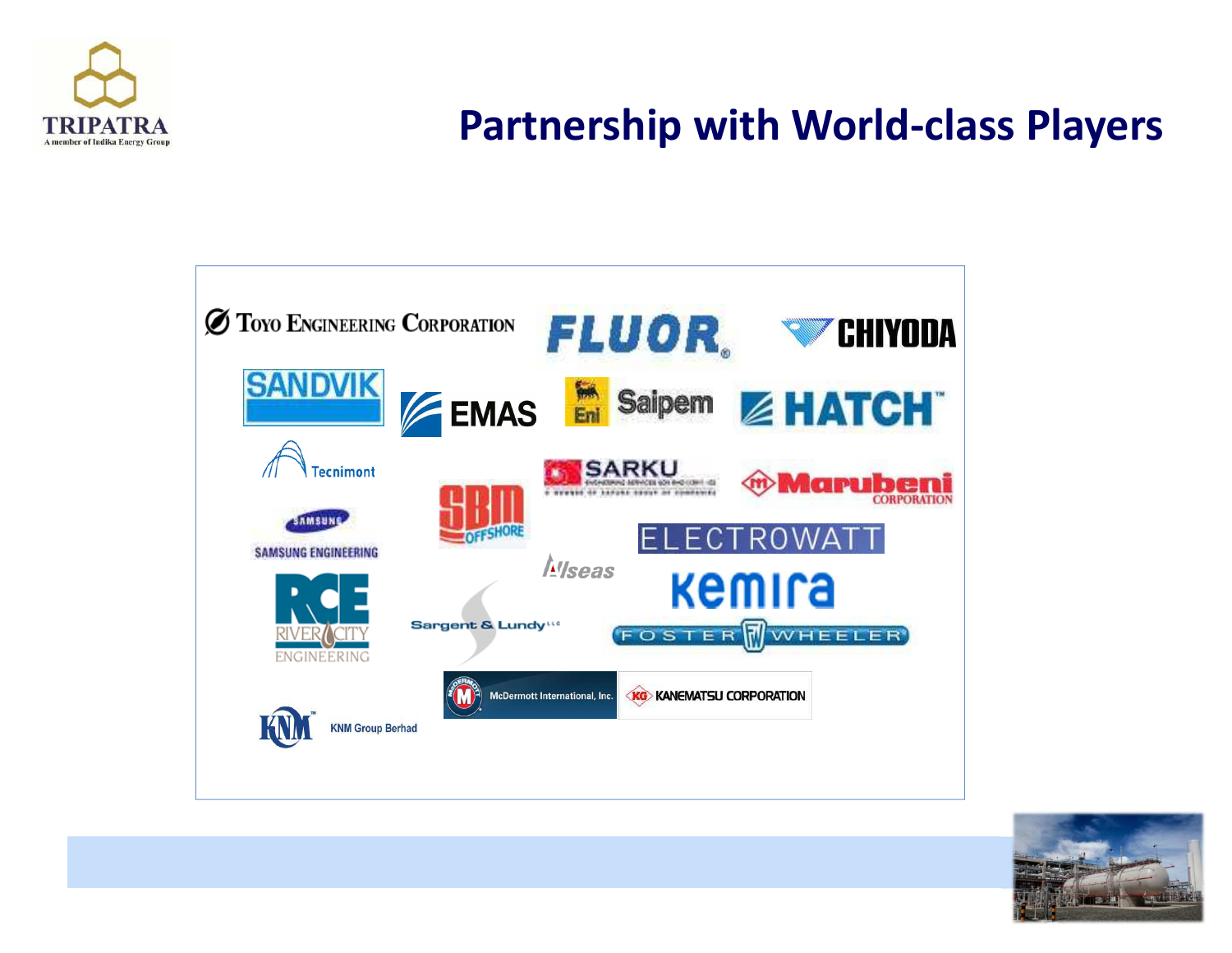

# **GAPENRI Overview**

Gapenri is an association on national professional integrated construction services in Indonesia, an open organization to all national as well as overseas Engineering-Procurement-Construction (EPC) companies. Our mission is to be an association of Indonesian world class professional and reliable EPC companies. Key objectives:

- To promote Indonesian EPCI market is widely accessible for local EPCI Companies
- $\blacksquare$  To ensure knowledge-transfer process of high technology system takes place from technology owner to local EPCI
- $\blacksquare$  To ensure strong supervisory and management functions for procuring process and implementations of EPCI projects in Indonesia
- $\blacksquare$ To promote development of EPCI's supporting businesses in Indonesia

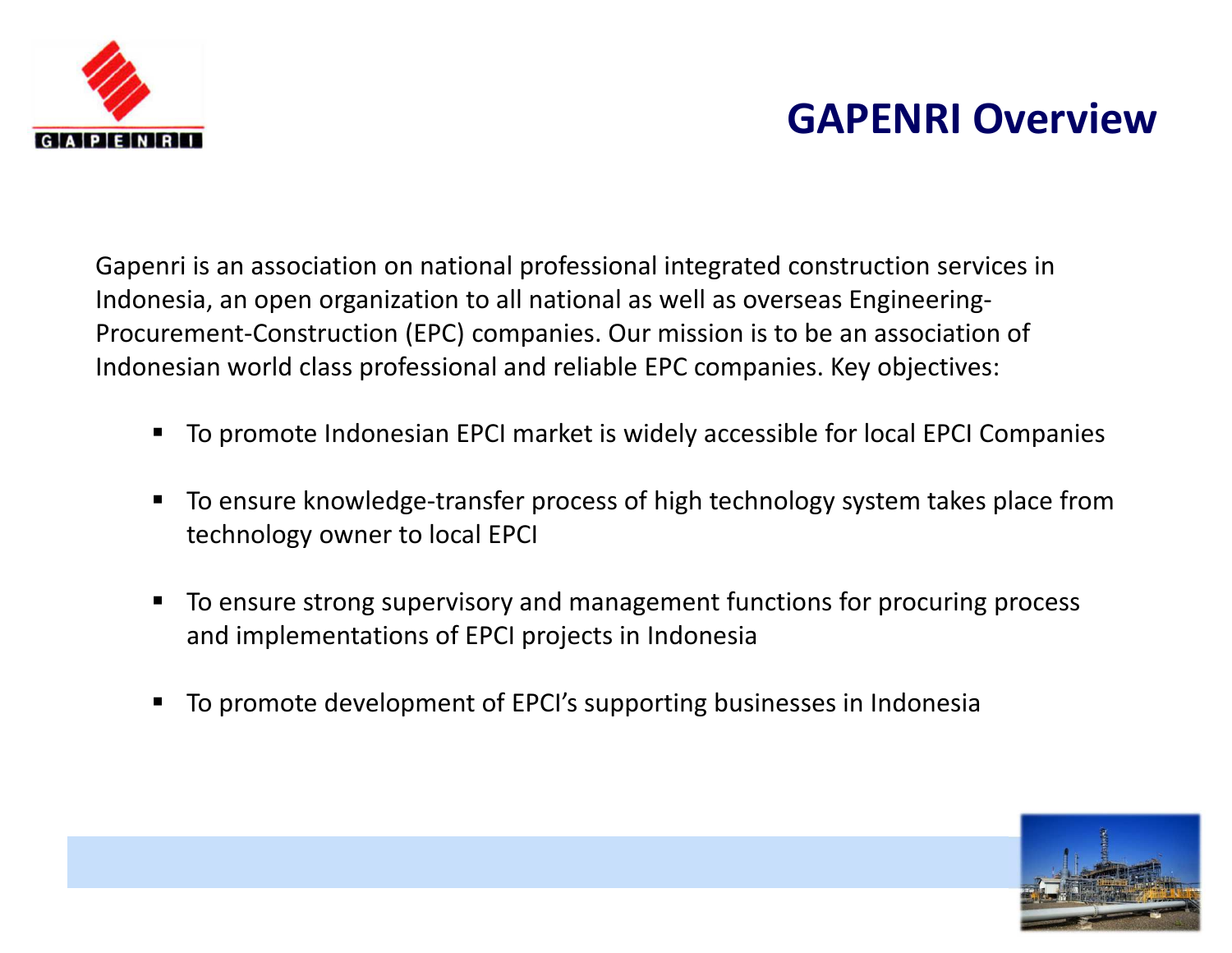### **Local EPC companies face 5 major challenges**

| Financial<br>Capacity &<br><b>Capabilities</b> | " Local EPC companies don't have strong capital for tender of big projects, leading<br>to consortium led project. This causes problems because of multiple interfaces<br>Local EPC companies are only involved in simple projects or simple scope of<br>work in project, mostly in construction phase |  |
|------------------------------------------------|-------------------------------------------------------------------------------------------------------------------------------------------------------------------------------------------------------------------------------------------------------------------------------------------------------|--|
|                                                | <b>• The condition has attracted foreign direct investment (with maximum of 95%</b><br>foreign shareholding)                                                                                                                                                                                          |  |
| <b>Tender Policy</b>                           | " Current procurement policy incentivize lowest cost bidder, creating unhealthy<br>competition to bid each other out<br>Quality and capability building are not prioritized                                                                                                                           |  |

- **Put more pressure to "low-cost" bidders whereby to put priority on winning a bid in lieu for quality**
- **The 2014 Global Innovation Index (GII) ranks Indonesia 87th out of 143 countries in terms of innovation capability – still lags behind several of its ASEAN neighbors**

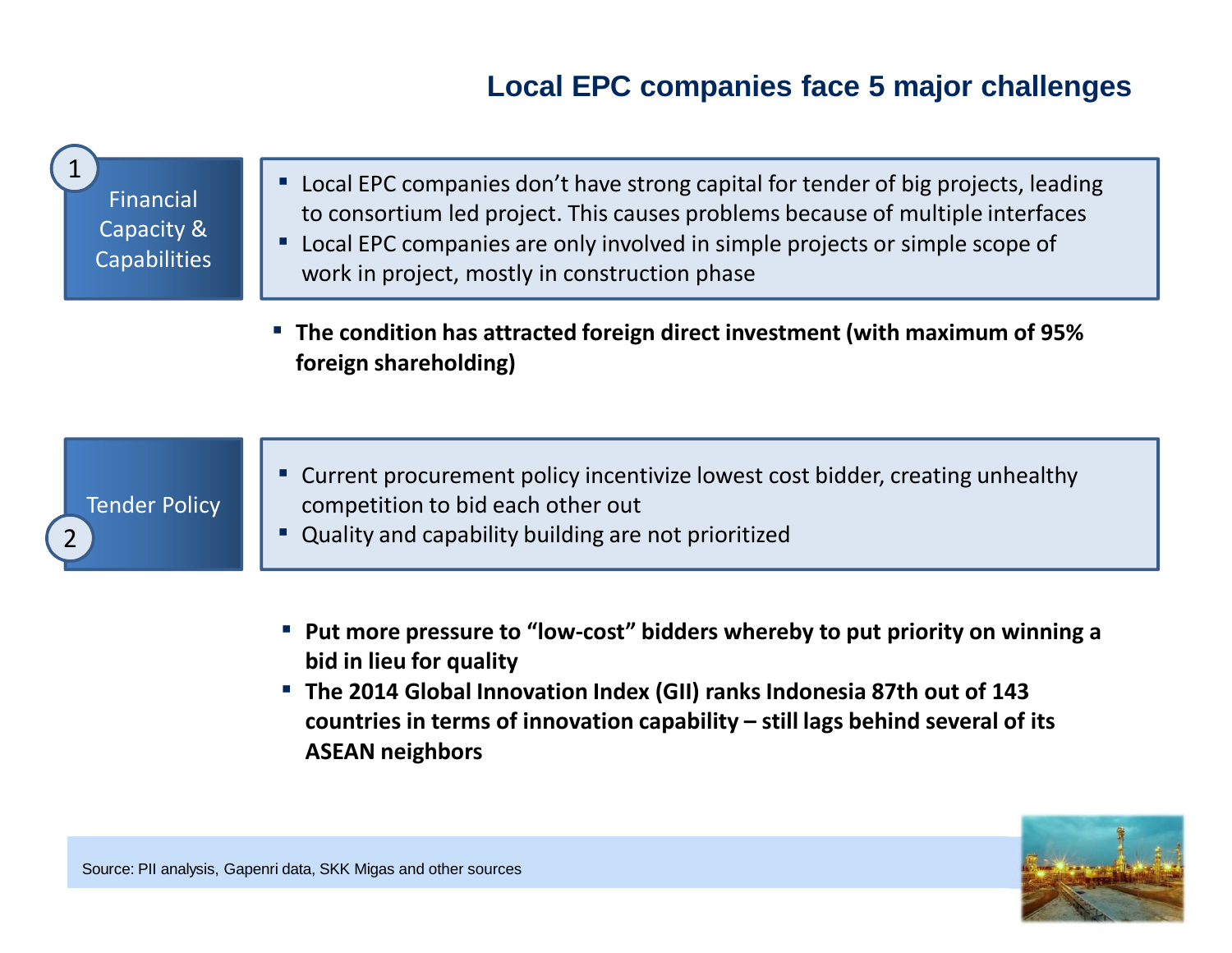### **Local EPC companies face 5 major challenges**



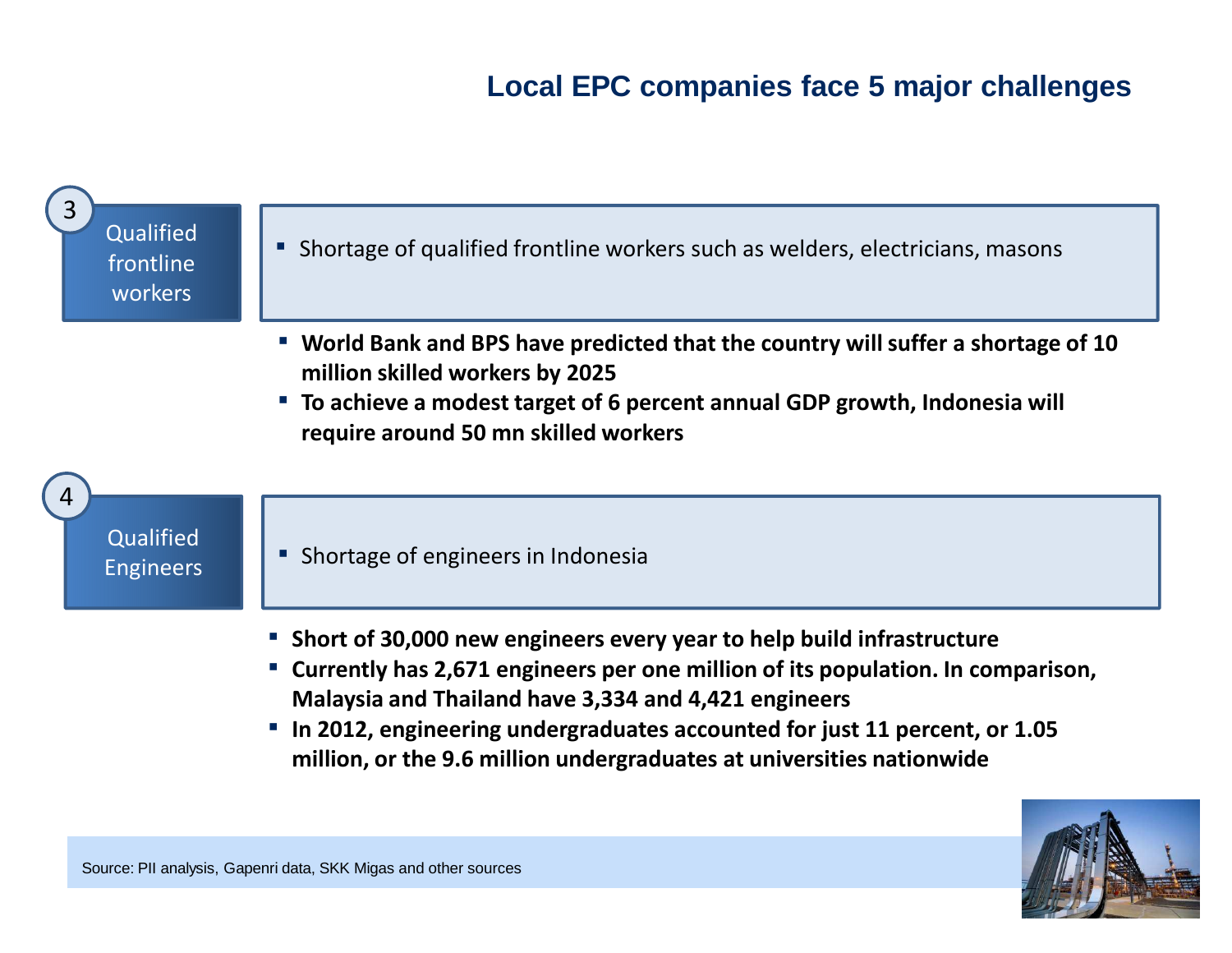

▪ **Indonesian EPC project stakeholders involve Government (Central and Regions), Operators/ K3S, partners/ consortiums, and chain of suppliers**



Source: PII analysis, Gapenri data, SKK Migas and other sources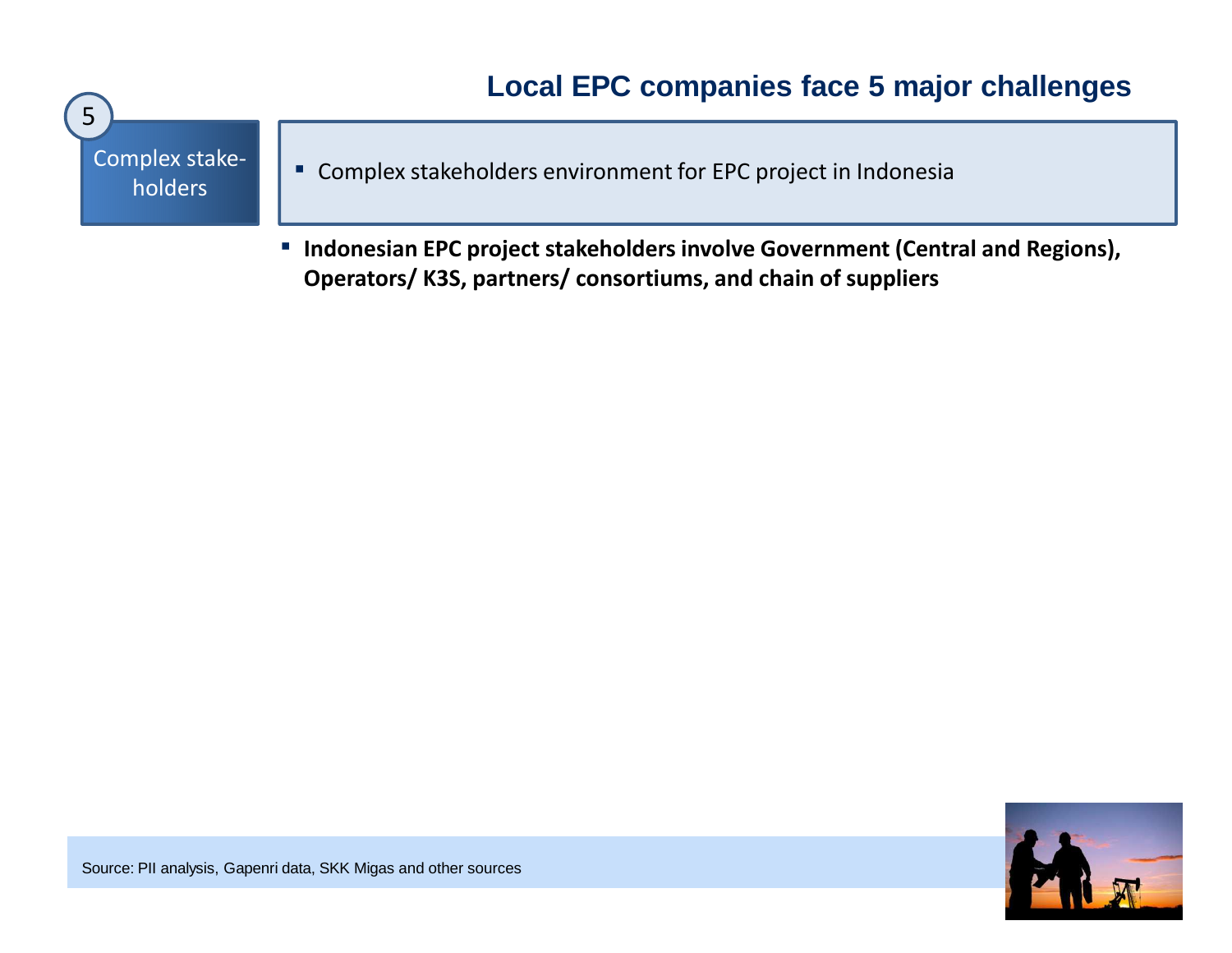### **Recommendations**

*In order to create value added, resilience, and sustainability to the Indonesian economy, Government shall have supportive government policy in order to increase the capacity and competencies of Indonesian owned EPC companies via, among others:*

- **1. To have Laws and Regulations favourable to local EPC Companies [China]**
- **1. To accelerate local talent development [Engineer]**
- **1. Improve Fiscal regime : Reduce Final Tax 3% and Remove WAPU VAT Regulation**
- **2. Increased use of domestic products ( with increasing % of negative list year by year)**

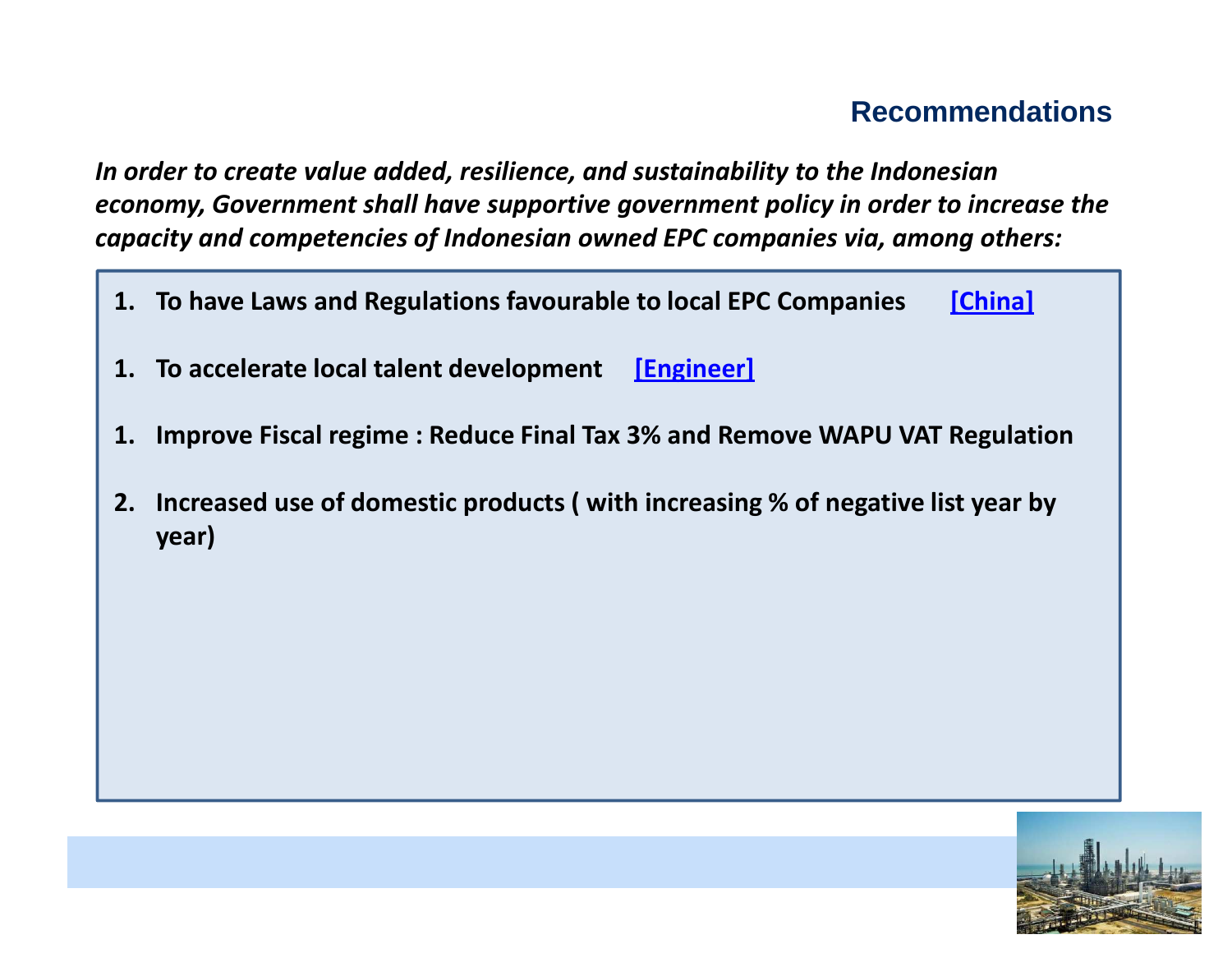## **Empat Besar Perusahaan EPC China MeningkatkanPendapatan Tahunan sebesar 769% Dalam Kurun Waktu 7 Tahun**



SUMBER: ENR, McKinsey, BI1 Kurs rata-rata tahunan 1 USD ke rupiah: 9200 (2006), 9125 (2007), 9666 (2008), 10300 (2009), 8920 (2010), 8700 (2011), 8875 (2012)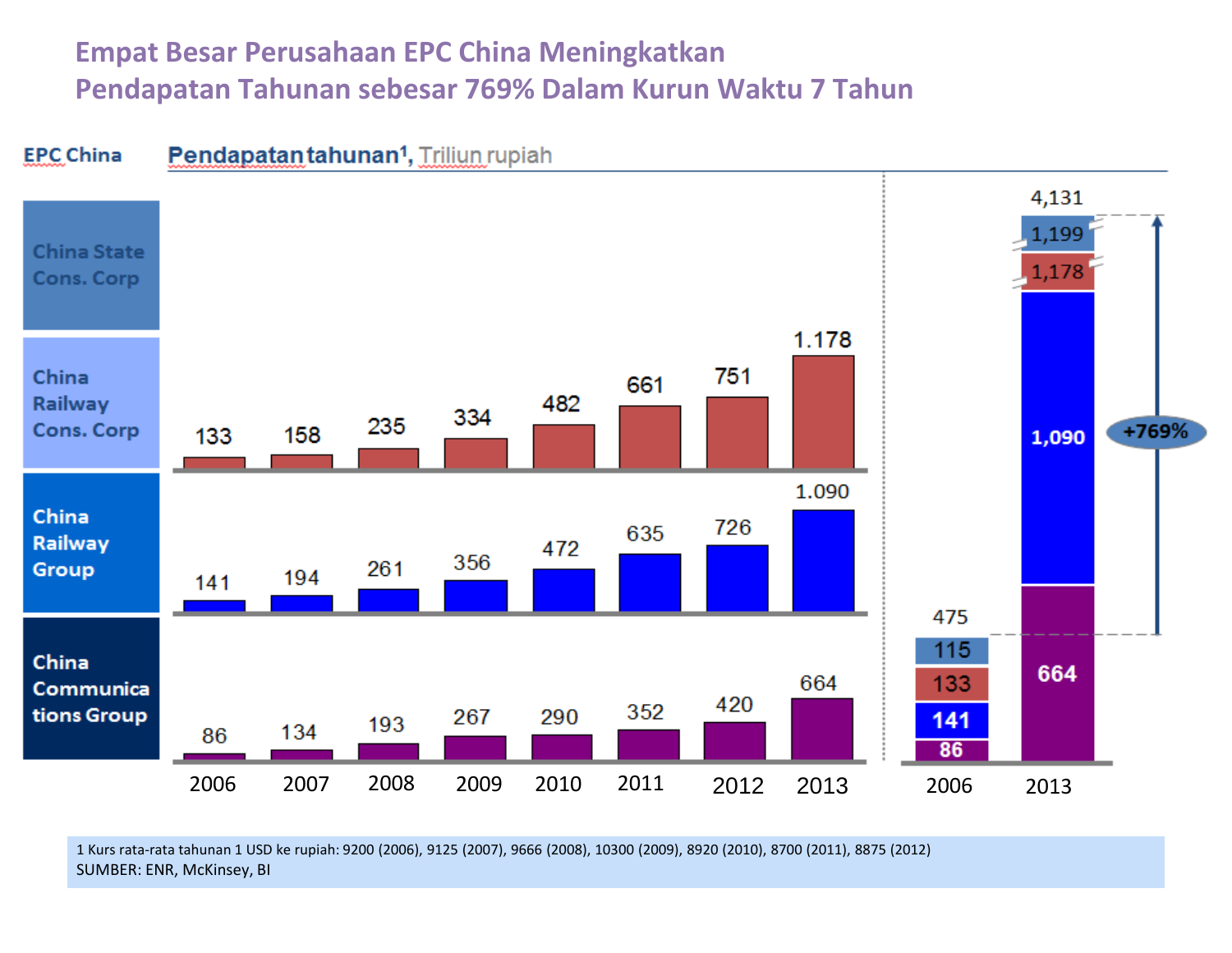### **Gambaran Kapabilitas Industri EPC Nasional Dibandingkan EPC Kelas Dunia**

#### **Tantangan**

- Total pendapatan dari **13 perusahaan EPC lokal** terbesar di Indonesia hanya sebesar **73T** rupiah
- Total pendapatan dari **40,000 perusahaan kontraktor umum dan spesialis** sebesar **50T** rupiah
- Total pendapatan dari mayoritas perusahaan lokal hanya **123T rupiah** (**26%** dari pengeluaran infrastruktur tahun 2015)
- ▪ Total pendapatan dari **14 perusahaan EPC global** sebesar **111 kali** dari total pendapatan **<sup>14</sup> perusahaan EPC local**

#### **Pendapatan tahun 2013 (EPC lokal vs EPC global)**

| <b>WIKA</b>                | 11,9 | State Corp (China)            | 1.198,9 |  |
|----------------------------|------|-------------------------------|---------|--|
| <b>PP</b>                  | 11,7 | Railway Corp (China)          | 1.178,4 |  |
| Adhi Karya                 | 9,8  | Railway Group (China)         | 1.089,6 |  |
| Rekin                      | 7,0  | Comm. Group (China)           | 663,7   |  |
| HК                         | 5,5  | VINCI (France)                | 662,8   |  |
| Waskita                    | 5,1  | Grupo ACS (Spain)             | 625,1   |  |
| Petrosea                   | 4,7  | <b>HOCHTIEF (Germany)</b>     | 453,4   |  |
| <b>Timas</b>               | 4,4  | <b>BOUYGUES (France)</b>      | 440,9   |  |
| Tripatra                   | 3,6  | Bechtel (USA)                 | 376,1   |  |
| Krakatu Eng.               | 2,8  | Metallurgical Corp (China)    | 337,2   |  |
| Nindya Karya               | 1,8  | Shanghai Group (China)        | 304,0   |  |
| Meindo                     | 1,6  | Fluor (USA)                   | 271,3   |  |
| Nusa Konstruksi            | 1,5  | Leighton (Australia)          | 264,0   |  |
|                            |      | Sinohydro (China)             | 253,3   |  |
| <b>Total 73T</b><br>rupiah |      | <b>Total 8,118T</b><br>rupiah |         |  |

SUMBER: Buku Putih PII, GAPENRI, LPJKM, McKinsey; ENR